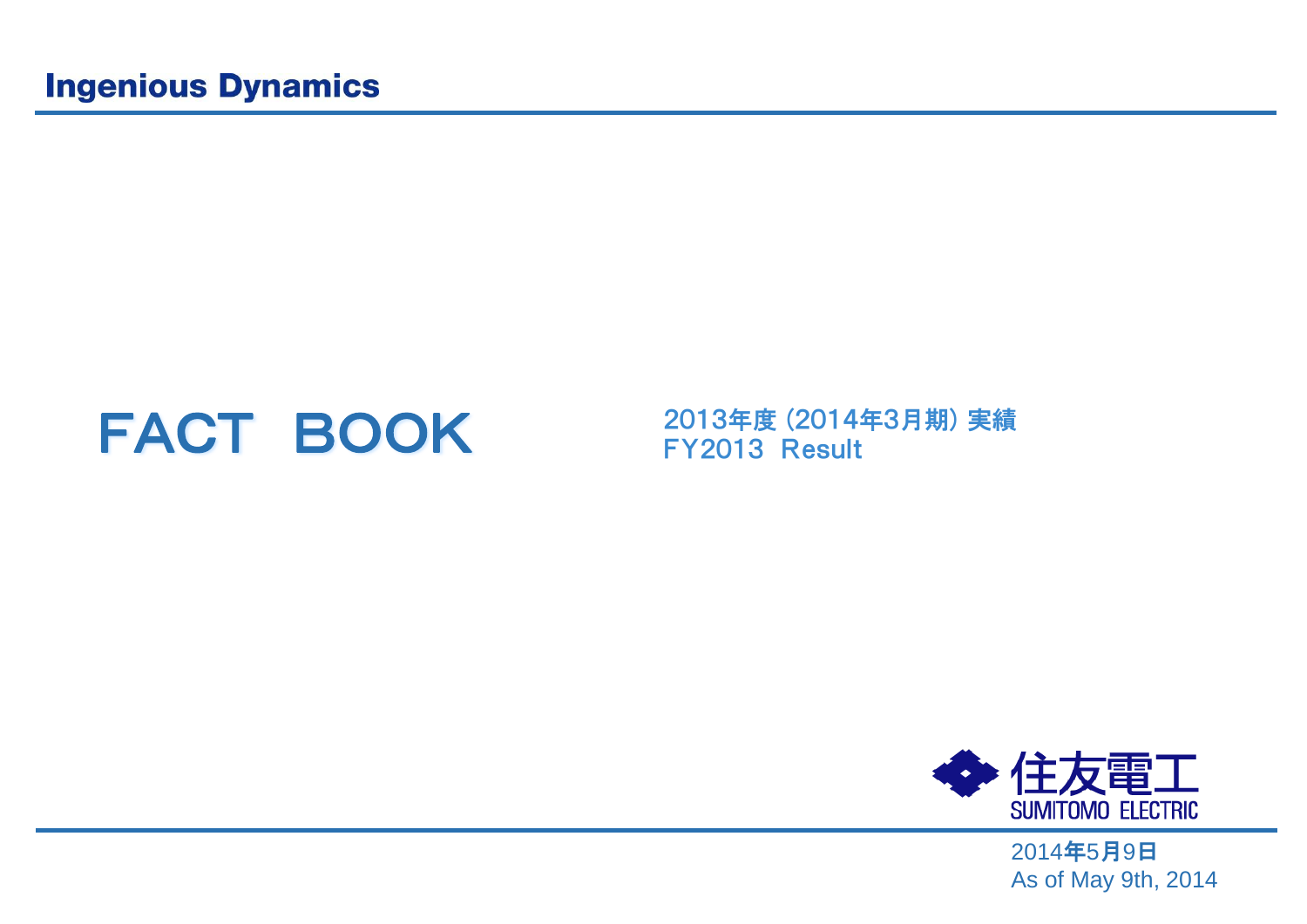| <b>CONTENTS</b>                                                                                                                                                             | 目次                                                                   | Page         |
|-----------------------------------------------------------------------------------------------------------------------------------------------------------------------------|----------------------------------------------------------------------|--------------|
| 1. P/L Summary                                                                                                                                                              | 1. 損益概要                                                              |              |
| 2. Business Segment Information                                                                                                                                             | 2. 事業の種類別セグメント情報                                                     | $\mathbf{2}$ |
| . Net Sales by Business Segment<br>·Breakdown of Each Business Segment<br>Operating Income by Business Segment<br>Assets by Business Segment                                | ・事業セグメント別売上高<br>・各セグメント別売上高の主要製品内訳<br>・事業セグメント別営業利益<br>・事業セグメント別資産残高 |              |
| 3. Capital Expenditure/ Depreciation and Amortization/ R&D Expenses                                                                                                         | 3. 設備投資, 減価償却費, 研究開発費                                                |              |
| •Capital Expenditure (Investment in fixed assets)<br>•Depreciation and Amortization<br>R&D Expenses                                                                         | ·設備投資<br>・減価償却費<br>・研究開発費                                            |              |
| 4. Consolidated Financial Statements                                                                                                                                        | 4. 連結財務諸表                                                            |              |
| Consolidated Balance Sheets<br>•Consolidated Statements of Income<br>Consolidated Statements of Cash Flows<br>·Segment Information by Geographic Area<br>Overseas Net Sales | ・連結貸借対照表<br>・連結損益計算書<br>・連結キャッシュ・フロー計算書<br>・所在地別セグメント情報<br>・海外売上高    |              |
| 5. Financial Index                                                                                                                                                          | 5. 主要財務指標                                                            | 10           |
| · Profitability Data<br>- Financial Stability Data<br><b>Efficiency Data</b><br>·Per Share Data                                                                             | ・収益性指標<br>・安全性指標<br>・効率性指標<br>・一株当たり指標                               |              |

### (Forward-Looking Statements)

 This presentation contains various forward-looking statements which are based on the current expectations and assumptions of future events. All figures and statements with respect to the future performance, projections and business plans of Sumitomo Electric and its group companies constitute forward-looking statements. Although Sumitomo Electric believes that its expectations and assumptions are reasonable, actual results and trends of Sumitomo Electric's performance could differ materially from those expressed or implied by such figures or statements due to risks and uncertainties in the future business circumstances. The factors which may cause such difference include, without limitation:

1.General market and economic conditions in the U.S., Europe, Japan and other Asian countries, especially personal consumption and capital expenditure.

2.Fluctuations of currency exchange rates, especially between Japanese yen and U.S. dollar, Euro and Asian currencies.

3.Rapid technological development and Sumitomo Electric and its affiliated companies' ability to cope with it.

4.Changes in various assumptions including financial, managerial and environmental ones.

5.Current and future laws and regulations by foreign countries about trading and other activities.

6.Change in market value of securities that Sumitomo Electric and its affiliated companies own.

Please be advised that there are possibilities actual sales and profits could be different from those described in this material. Sumitomo Electric and its affiliated companies are not obliged to update and make public any descriptions in forward-looking statements after releasing this material.

### (将来情報についての注意事項)

 この資料に記載されております売上高及び利益等の計画のうち、過去または現在の事実に関するもの以外は、当社グループの各事業に関する業界の動向についての見通しを含む経済状況、ならびに為替レートの変動その他の 業績に影響を与える要因について、現時点で入手可能な情報をもとにした当社グループの仮定及び判断に基づく見通しを前提としております。

これら将来予想に関する記述は、既知または未知のリスク及び不確実性が内在しており、例として以下のものが挙げられますが、これらに限られるものではありません。

- ・米国、欧州、日本その他のアジア諸国の経済情勢、特に個人消費及び企業による設備投資の動向
- ・米ドル、ユーロ、アジア諸国の各通貨の為替相場の変動
- ・急速な技術革新と当社グループの対応能力
- ・財務的、経営的、環境的な諸前提の変動
- ・諸外国による現在及び将来の貿易規制等
- ・当社グループが所有する有価証券等の時価の変動

 従いまして、実際の売上高及び利益等と、この資料に記載されております計画とは大きく異なる場合があることをご承知おき下さい。なお、当社グループは、この資料の本リリース後においても、将来予想に関する記述を 更新して公表する義務を負うものではありません。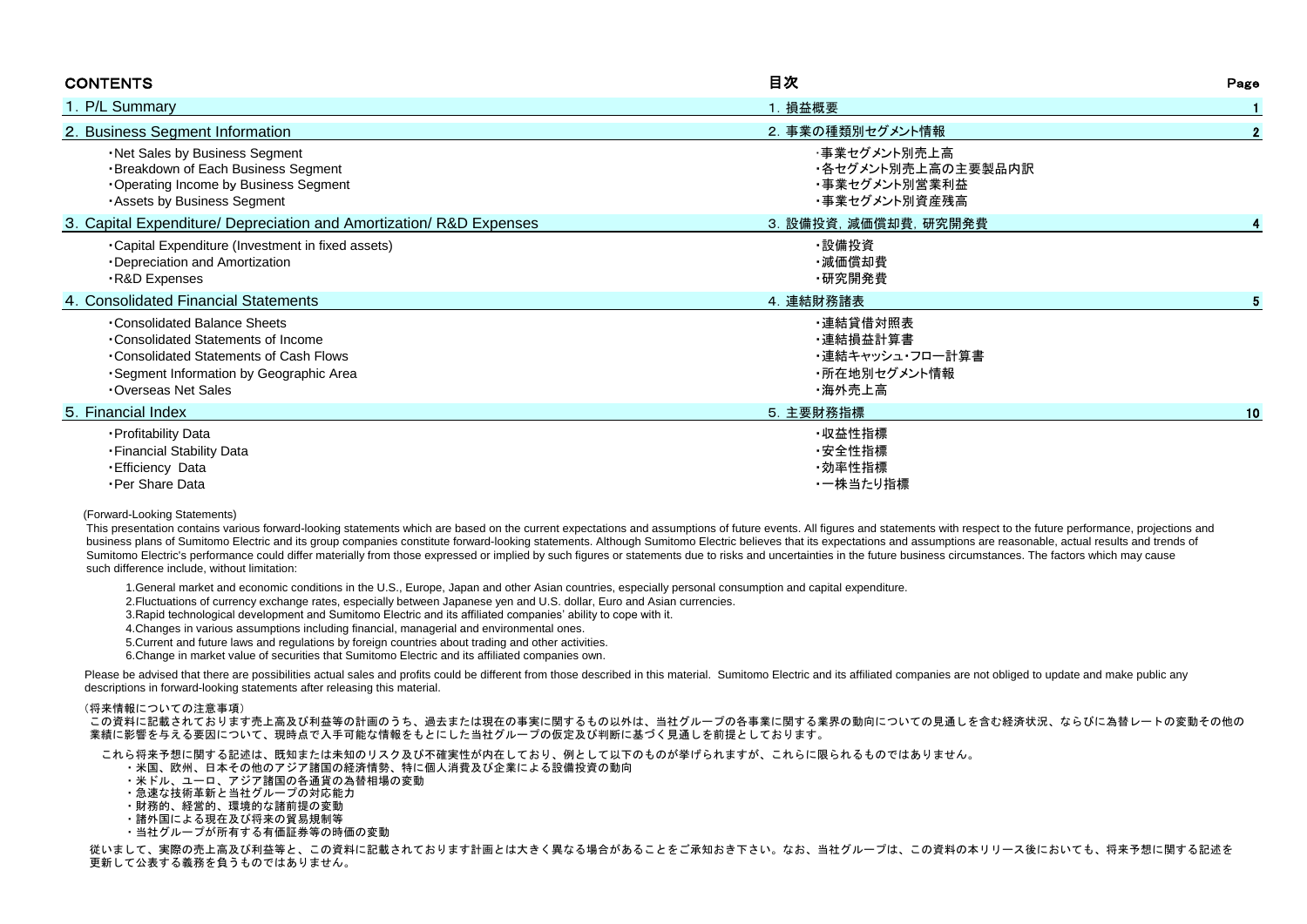#### **Fact Book** (May, 2014) **1/10** 1. P/L Summary<br>**損益概要** 損益概要 (Millions of Yen) (百万円) Change Change<br>  $(2)-()$   $(3)-()$ FY2007 2008 2009 2010 2011 2012① 2013② 2014 E ③ ②-① ③-② 2,540,858 2,121,978 1,836,352 2,033,827 2,059,344 2,159,942 2,568,779 2,700,000 408,837 131,221 148,996 23,527 51,728 103,810 86,946 76,790 120,058 125,000 43,268 4,942 Equity in net income 19,765 12,529 12,159 23,861 20,527 22,115 <mark>29,626</mark> 26,000 7,511 (3,626) Other non-operating income(expense) その他営業外損益 883 1,717 4,319 1,428 (777) (4,789) (4,330) (6,000) 459 (1,670) 169,644 37,773 68,206 129,099 106,696 94,116 145,354 145,000 51,238 (354) 11,707 31,231 8,965 8,338 7,049 6,682 <mark>1,487</mark> (5,195) (14,739) (27,878) (21,746) (23,656) (13,804) (16,714) (23,008) (6,294) 166,612 41,126 55,425 113,781 99,941 84,084 123,833 128,300 39,749 4,467 Income taxes 法人税等 58,862 18,472 16,921 31,158 30,410 34,746 <mark> 44,218</mark> 9,472 Minority interests 少数株主利益 19,946 5,417 9,796 12,009 10,670 11,383 **12,867** 1,484 4,821 1,215 58,300 (16,700) 売上高 営業利益 Net sales Operating income Extraordinary loss **Extraordinary profit インタン しゅうしょう しゅうしょう おおおお しゅうしょう しゅうしょう ちょうしょう しょうしょう** しょうしょう 経常利益 Ordinary income **Income(loss)** before income taxes<br>and minority interests and minority interests 特別損失 当期純利益

Net income(loss) 当期純利益 87,804 17,237 28,708 70,614 58,861 37,955 <mark>66,748</mark> 70,000 28,793 3,252

|                                 |                                                            |             |           | 2012      |           | 2013         | 2014 E    |           |
|---------------------------------|------------------------------------------------------------|-------------|-----------|-----------|-----------|--------------|-----------|-----------|
|                                 |                                                            |             | 1st Half  | 2nd Half  | 1st Half  | 2nd Half     | 1st Half  | 2nd Half  |
| 1st half and 2nd half breakdown | Net sales                                                  | 売上高         | 1,042,775 | 1,117,167 | 1,217,611 | 1,351,168    | 1,300,000 | 1,400,000 |
| 上期下期内訳                          | Operating income                                           | 営業利益        | 34,732    | 42,058    | 47,038    | 73,020       | 45,000    | 80,000    |
|                                 | Equity in net income                                       | 持分法による投資利益  | 9,975     | 12,140    | 10,659    | 18,967       | 11,000    | 15,000    |
|                                 | Other non-operating income(expense)                        | その他営業外損益    | (3, 176)  | (1,613)   | (444)     | (3,886)      | (1,000)   | (5,000)   |
|                                 | Ordinary income                                            | 経常利益        | 41,531    | 52,585    | 57,253    | 88,101       | 55,000    | 90,000    |
|                                 | <b>Extraordinary profit</b>                                | 特別利益        | 2,621     | 4,061     | 1,487     | $\mathbf{0}$ | (5,700)   | (11,000)  |
|                                 | <b>Extraordinary loss</b>                                  | 特別損失        | (9, 161)  | (7, 553)  | (10,664)  | (12, 344)    |           |           |
|                                 | Income(loss) before income taxes<br>and minority interests | 税金等調整前当期純利益 | 34,991    | 49,093    | 48,076    | 75,757       | 49,300    | 79,000    |
|                                 | Income taxes                                               | 法人税等        | 12,872    | 21,874    | 15,374    | 28,844       | 19,300    | 39,000    |
|                                 | Minority interests                                         | 少数株主利益      | 6,314     | 5,069     | 6,899     | 5,968        |           |           |
|                                 | Net income(loss)                                           | 当期純利益       | 15,805    | 22,150    | 25,803    | 40,945       | 30,000    | 40,000    |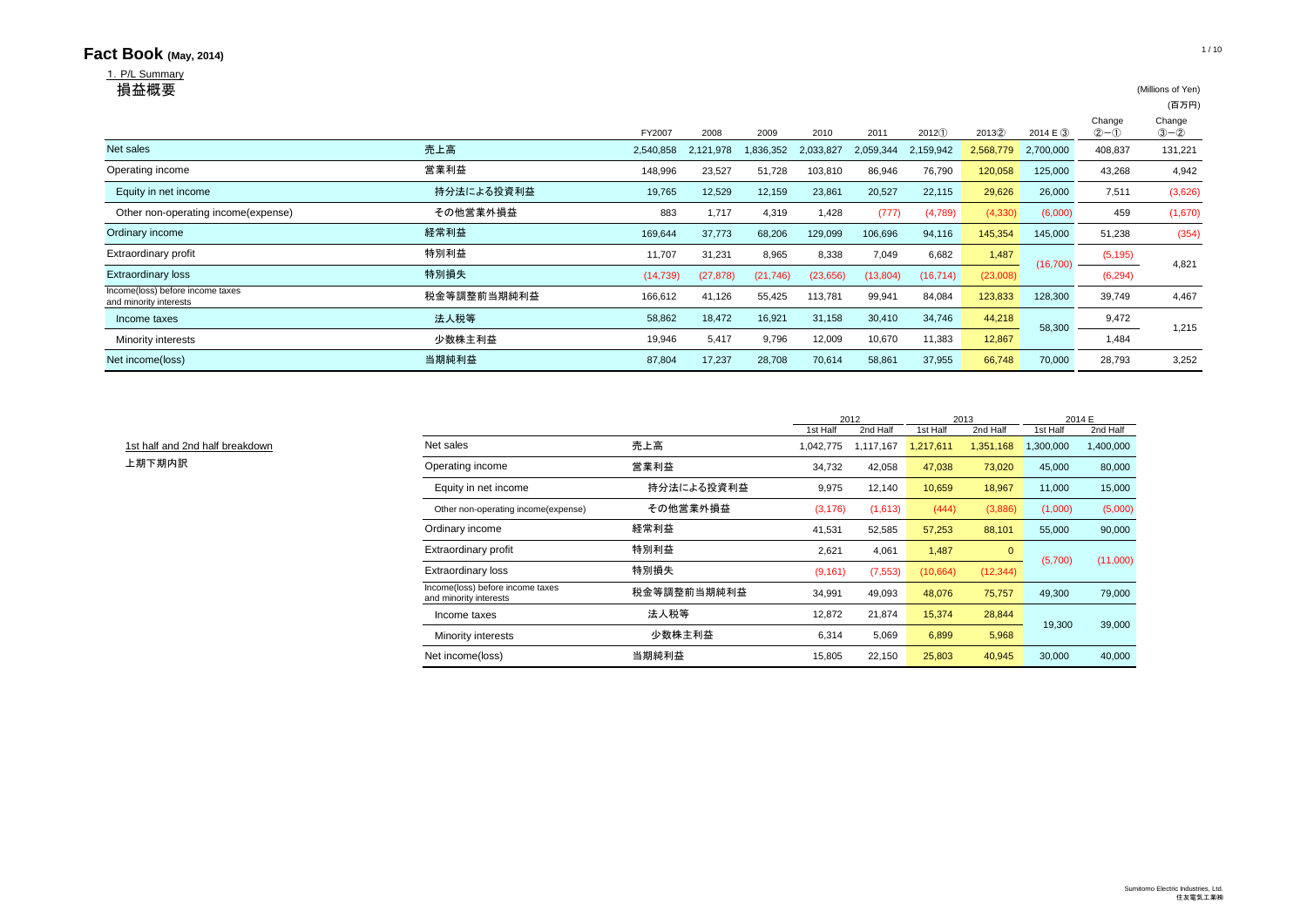| Fact Book (May, 2014)                                                                            |                                 |           |           |           |           |                  |           |                  |           |                       | 2/10                       |
|--------------------------------------------------------------------------------------------------|---------------------------------|-----------|-----------|-----------|-----------|------------------|-----------|------------------|-----------|-----------------------|----------------------------|
| 2. Business Seament Information<br>事業の種類別セグメント情報<br>Net Sales by Business Segment<br>事業セグメント別売上高 |                                 |           |           |           |           |                  |           |                  |           |                       | (Millions of Yen)<br>(百万円) |
| (Business Segment)                                                                               | (セグメント区分)                       | FY2007    | 2008      | 2009      | 2010      | 2011             | 2012(1)   | 20132            | 2014E 3   | Change<br>$(2) - (1)$ | Change<br>$(3 - 2)$        |
| Automotive                                                                                       | 自動車                             | 1,199,352 | 917,125   | 816,623   | 960,002   | 991,682          | 1,071,168 | 1,351,049        | ,400,000  | 279,881               | 48,951                     |
| Infocommunications                                                                               | 情報通信                            | 275,596   | 274,966   | 271,177   | 218,165   | 161,991          | 155,132   | 164,893          | 180,000   | 9,761                 | 15,107                     |
| Electronics                                                                                      | エレクトロニクス                        | 219,985   | 182,870   | 165,050   | 178,209   | 185,786          | 217,571   | 262,624          | 280,000   | 45,053                | 17,376                     |
| <b>Environment and Energy</b>                                                                    | 環境エネルギー                         | 594,757   | 536,090   | 412,511   | 464,883   | 508,624          | 511,182   | 564,157          | 610,000   | 52,975                | 45,843                     |
| Industrial Materials and others                                                                  | 産業素材他                           | 301,883   | 282,056   | 228,225   | 277,533   | 277,879          | 272,524   | 303,299          | 330,000   | 30,775                | 26,701                     |
| Eliminations and corporate                                                                       | 消去又は全社                          | (50, 715) | (71, 129) | (57, 234) | (64, 965) | (66, 618)        | (67, 635) | (77, 243)        | (100,000) | (9,608)               | (22, 757)                  |
| <b>Consolidated Total</b>                                                                        | 連結合計                            | 2,540,858 | 2,121,978 | 1,836,352 | 2,033,827 | 2,059,344        | 2,159,942 | 2,568,779        | 2,700,000 | 408.837               | 131,221                    |
|                                                                                                  |                                 |           |           |           | 1st Half  | 2012<br>2nd Half | 1st Half  | 2013<br>2nd Half | 1st Half  | 2014 E<br>2nd Half    |                            |
| 1st half and 2nd half breakdown                                                                  | Automotive                      | 自動車       |           |           | 530,984   | 540,184          | 643,105   | 707,944          | 690,000   | 710,000               |                            |
| 上期下期内訳                                                                                           | Infocommunications              | 情報通信      |           |           | 73,326    | 81,806           | 74,698    | 90,195           | 80,000    | 100,000               |                            |
|                                                                                                  | Electronics                     | エレクトロニクス  |           |           | 99,149    | 118,422          | 126,028   | 136,596          | 130,000   | 150,000               |                            |
|                                                                                                  | <b>Environment and Energy</b>   | 環境エネルギー   |           |           | 236,226   | 274,956          | 263,587   | 300,570          | 280,000   | 330,000               |                            |
|                                                                                                  | Industrial Materials and others | 産業素材他     |           |           | 137,504   | 135,020          | 147.187   | 156.112          | 160,000   | 170,000               |                            |

Eliminations and corporate 消去又は全社 (34,414) (33,221) (36,994) (40,249) (40,000) (60,000) Consolidated Total 連結合計 1,042,775 1,117,167 1,217,611 1,351,168 1,300,000 1,400,000

### Breakdown of Each Business Segment 各セグメント別売上高の主要製品内訳

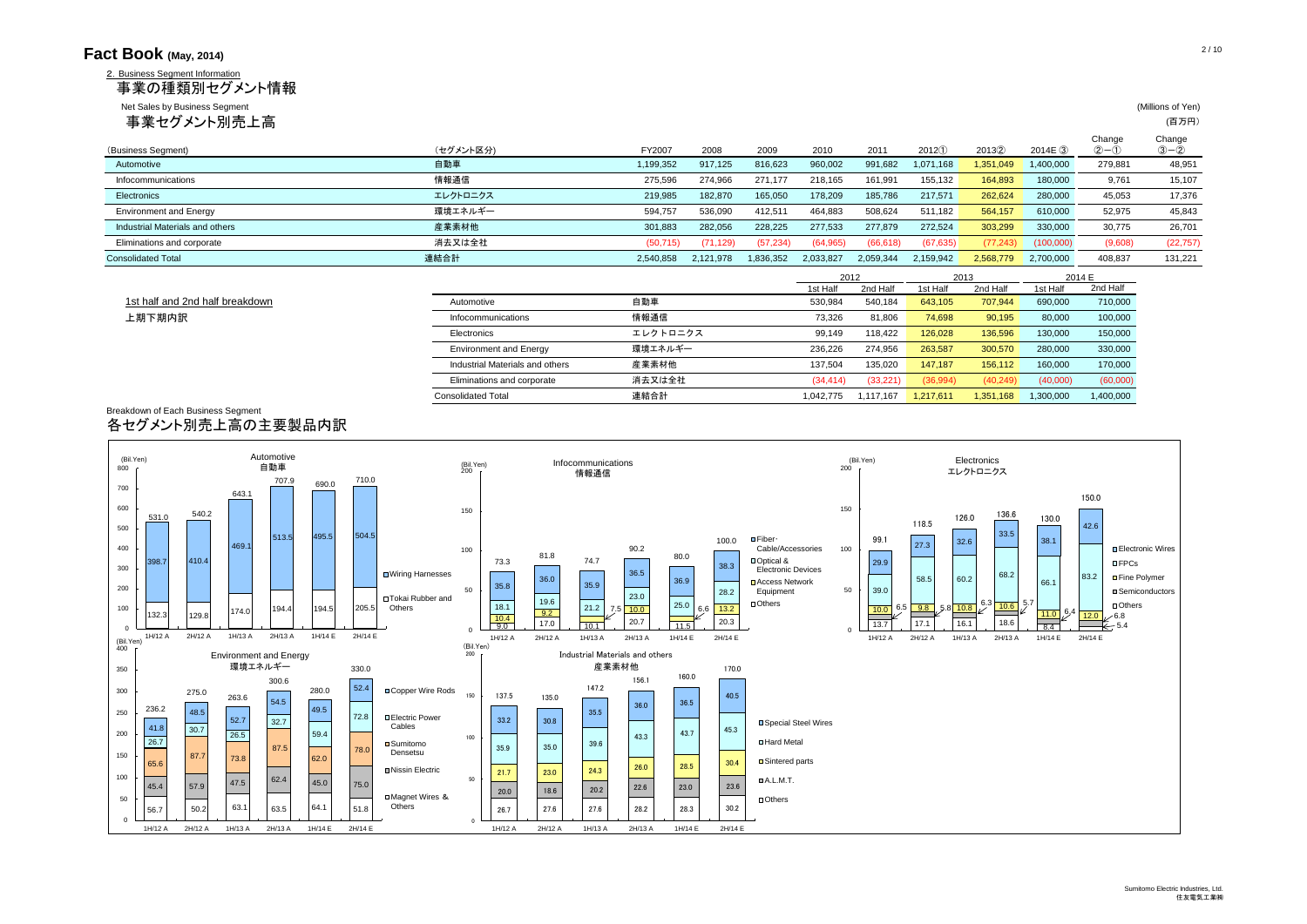# **Fact Book** (May, 2014) 3/10

# (Millions of Yen)<br>(프도픽)

| Operating Income by Business Segment |          |         |        |        |         |          |           |          |          |                   | (百万円)                 |
|--------------------------------------|----------|---------|--------|--------|---------|----------|-----------|----------|----------|-------------------|-----------------------|
| 事業セグメント別営業利益                         |          | FY2007  | 2008   | 2009   | 2010    | 2011     | 2012()    | 20132    | 2014E(3) | Change<br>$(2) -$ | Change<br>$(3) - (2)$ |
| Automotive                           | 自動車      | 74,532  | 6,142  | 34,526 | 64,118  | 54,331   | 53,116    | 71,781   | 75,000   | 18,665            | 3,219                 |
| Infocommunications                   | 情報通信     | 8,143   | 5,010  | 3,624  | 2,983   | (5, 872) | (10, 255) | (1, 155) | 1,000    | 9,100             | 2,155                 |
| Electronics                          | エレクトロニクス | 17,154  | 1,104  | 4,849  | 6,603   | 3,289    |           | 5,332    | 8,000    | 5,327             | 2,668                 |
| <b>Environment and Energy</b>        | 環境エネルギー  | 18,734  | 8,899  | 7,893  | 13,428  | 16,922   | 19,084    | 24,134   | 17,000   | 5,050             | (7, 134)              |
| Industrial Materials and others      | 産業素材他    | 30,300  | 2,346  | 944    | 16,884  | 18,462   | 15,100    | 20,509   | 24,000   | 5,409             | 3,491                 |
| Eliminations and corporate           | 消去又は全社   | 133     | 26     | (108)  | (206)   | (186)    | (260)     | (543)    |          | (283)             | 543                   |
| <b>Consolidated Total</b>            | 連結合計     | 148,996 | 23,527 | 51,728 | 103,810 | 86,946   | 76,790    | 120,058  | 125,000  | 43.268            | 4,942                 |

|                                 |                                 |          | 2012     |          | 2013     |          |          | 2014 E   |
|---------------------------------|---------------------------------|----------|----------|----------|----------|----------|----------|----------|
|                                 |                                 |          | 1st Half | 2nd Half | 1st Half | 2nd Half | 1st Half | 2nd Half |
| 1st half and 2nd half breakdown | Automotive                      | 自動車      | 28,574   | 24,542   | 30,819   | 40,962   | 33,000   | 42,000   |
| 上期下期内訳                          | Infocommunications              | 情報通信     | (7, 829) | (2, 426) | (3,208)  | 2,053    | (3,000)  | 4,000    |
|                                 | Electronics                     | エレクトロニクス | 987      | (982)    | 1,960    | 3,372    | 3,000    | 5,000    |
|                                 | <b>Environment and Energy</b>   | 環境エネルギー  | 5,768    | 13,316   | 9,040    | 15,094   | 1,000    | 16,000   |
|                                 | Industrial Materials and others | 産業素材他    | 7.279    | 7,821    | 8,537    | 11,972   | 11.000   | 13,000   |
|                                 | Eliminations and corporate      | 消去又は全社   | (47      | (213)    | (110)    | (433)    |          |          |
|                                 | <b>Consolidated Total</b>       | 連結合計     | 34,732   | 42,058   | 47,038   | 73,020   | 45,000   | 80,000   |

# Assets by Business Segment 事業セグメント別資産残高

|                                 |          |           |           |           |           |           | (Millions of Yen) |
|---------------------------------|----------|-----------|-----------|-----------|-----------|-----------|-------------------|
| <b>Total Assets</b>             |          |           |           |           |           |           | (百万円)             |
| 総資産                             |          |           |           |           |           |           | Change            |
|                                 |          | FY2009    | 2010      | 2011      | 2012(1)   | 20132     | $2 - 0$           |
| Automotive                      | 自動車      | 705,376   | 735,249   | 846,223   | 986,799   | 1,165,307 | 178,508           |
| Infocommunications              | 情報通信     | 237,635   | 198,573   | 198,393   | 207,167   | 204,166   | (3,001)           |
| Electronics                     | エレクトロニクス | 136,578   | 145,036   | 156,523   | 197,487   | 197,765   | 278               |
| <b>Environment and Energy</b>   | 環境エネルギー  | 390,313   | 404.779   | 429,971   | 449,730   | 476,528   | 26,798            |
| Industrial Materials and others | 産業素材他    | 427.849   | 424.499   | 443,074   | 486,523   | 561,452   | 74,929            |
| Eliminations and corporate      | 消去又は全社   | 42,184    | 48,148    | (2, 120)  | (30, 139) | (50, 399) | (20, 260)         |
| <b>Consolidated Total</b>       | 連結合計     | 1.939.935 | 1.956.284 | 2.072.064 | 2,297,567 | 2,554,819 | 257.252           |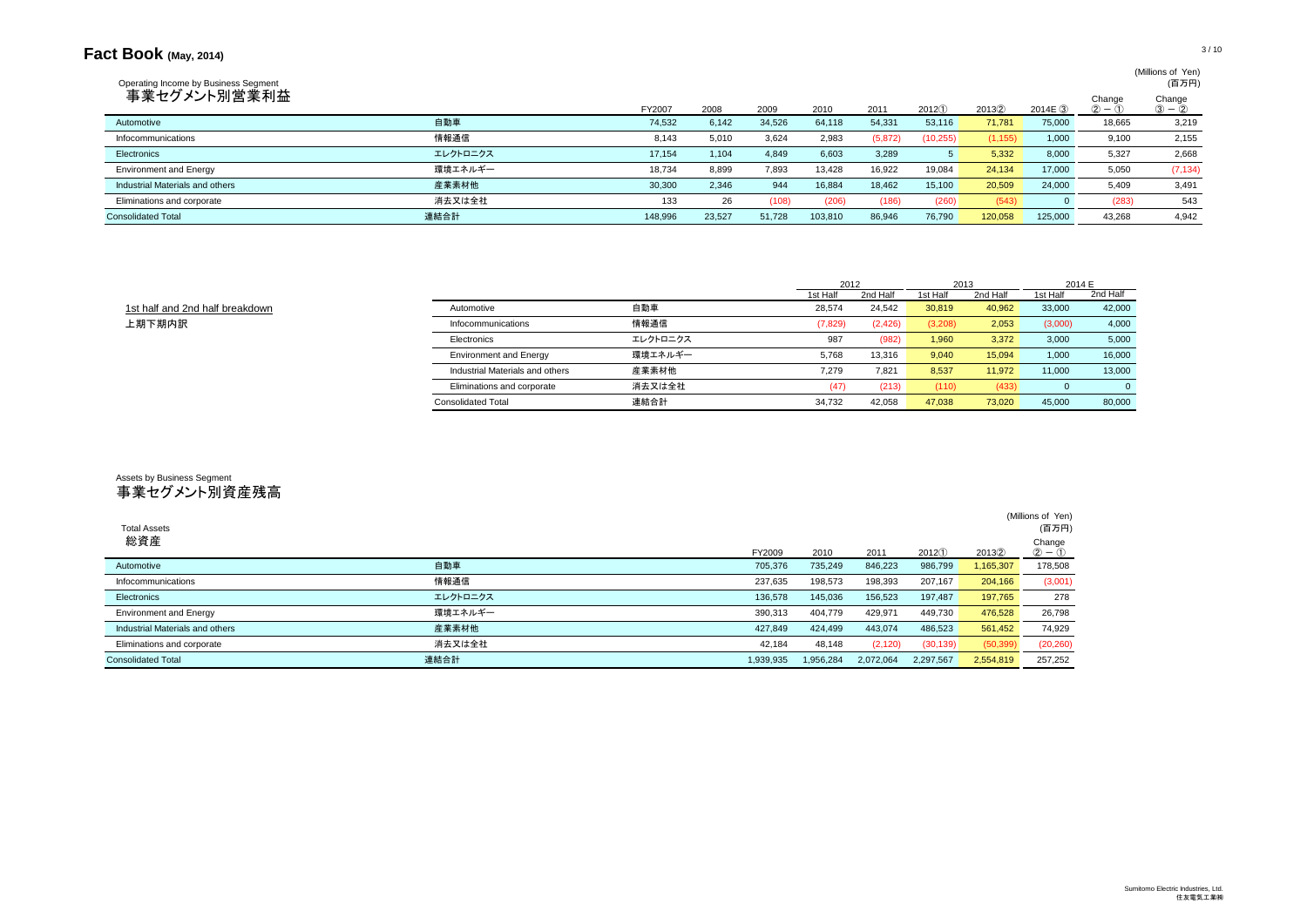## **Fact Book** (May, 2014) 4/10

|                    | 3. Capital Expenditure/ Depreciation and Amortization/ R&D Expenses |  |
|--------------------|---------------------------------------------------------------------|--|
| 設備投資, 減価償却費, 研究開発費 |                                                                     |  |

| Capital Expenditure (Investment in fixed assets)<br>設備投資 |          |         |         |        |        |         |         |         |          |                       | (Millions of Yen)<br>(百万円) |
|----------------------------------------------------------|----------|---------|---------|--------|--------|---------|---------|---------|----------|-----------------------|----------------------------|
|                                                          |          | FY2007  | 2008    | 2009   | 2010   | 2011    | 2012(1) | 2013(2) | 2014E(3) | Change<br>$(2) - (1)$ | Change<br>$(3 - 2)$        |
| Automotive                                               | 自動車      | 72,900  | 69,600  | 29,600 | 45,700 | 60,500  | 76,900  | 88,200  | 85,000   | 11,300                | (3,200)                    |
| Infocommunications                                       | 情報通信     | 7,500   | 9,100   | 12,900 | 18,700 | 14,800  | 12,100  | 9,300   | 14,500   | (2,800)               | 5,200                      |
| Electronics                                              | エレクトロニクス | 10,900  | 12,000  | 6,700  | 10,100 | 15,600  | 21,400  | 11,500  | 11,500   | (9,900)               | $\mathbf 0$                |
| <b>Environment and Energy</b>                            | 環境エネルギー  | 9,500   | 18,300  | 15,500 | 9,800  | 13,600  | 12,400  | 18,200  | 24,000   | 5,800                 | 5,800                      |
| Industrial Materials and others                          | 産業素材他    | 21,100  | 22,600  | 8,600  | 14,100 | 30,500  | 25,100  | 23,600  | 25,000   | (1,500)               | 1,400                      |
| <b>Consolidated Total</b>                                | 連結合計     | 121,900 | 131,600 | 73,300 | 98,400 | 135,000 | 147,900 | 150,800 | 160,000  | 2,900                 | 9,200                      |

| Depreciation and Amortization<br>減価償却費 |          |         |         |         |        |        |         |         |          |                     | (Millions of Yen)<br>(百万円) |
|----------------------------------------|----------|---------|---------|---------|--------|--------|---------|---------|----------|---------------------|----------------------------|
|                                        |          | FY2007  | 2008    | 2009    | 2010   | 2011   | 2012(1) | 20132   | 2014 E 3 | Change<br>$(2) - ($ | Change<br>$(3) - (2)$      |
| Automotive                             | 自動車      | 57,600  | 55,300  | 50,600  | 45,000 | 36,500 | 44,100  | 60,200  | 62,000   | 16,100              | 1,800                      |
| Infocommunications                     | 情報通信     | 10,000  | 10,300  | 12,200  | 12,300 | 9.300  | 11,300  | 11,600  | 10,500   | 300                 | (1,100)                    |
| Electronics                            | エレクトロニクス | 11,400  | 11,300  | 10,300  | 9,500  | 8,800  | 10,200  | 13,300  | 14,000   | 3,100               | 700                        |
| <b>Environment and Energy</b>          | 環境エネルギー  | 10,200  | 13,000  | 13,300  | 13,200 | 9,900  | 9,500   | 11,300  | 14,500   | 1.800               | 3,200                      |
| Industrial Materials and others        | 産業素材他    | 17,700  | 18,300  | 17,400  | 16,800 | 13,500 | 15,500  | 16,900  | 19,000   | 1,400               | 2,100                      |
| <b>Consolidated Total</b>              | 連結合計     | 106,900 | 108,200 | 103,800 | 96,800 | 78,000 | 90,600  | 113,300 | 120,000  | 22,700              | 6,700                      |

| R&D Expenses<br>研究開発費           |          |        |        |        |        |        |        |        |          |                       | (Millions of Yen)<br>(百万円,%) |
|---------------------------------|----------|--------|--------|--------|--------|--------|--------|--------|----------|-----------------------|------------------------------|
|                                 |          | FY2007 | 2008   | 2009   | 2010   | 2011   | 2012() | 20132  | 2014 E 3 | Change<br>$(2) - (1)$ | Change<br>$(3) - (2)$        |
| Automotive                      | 自動車      | 41,400 | 38,900 | 37,500 | 45,100 | 49,000 | 57,900 | 62,100 | 61,000   | 4,200                 | (1,100)                      |
| Infocommunications              | 情報通信     | 12,000 | 13,400 | 17,500 | 17,100 | 16,100 | 13,500 | 12,600 | 12,000   | (900)                 | (600)                        |
| Electronics                     | エレクトロニクス | 7,900  | 7,100  | 5,600  | 5,400  | 5,600  | 5,200  | 4,600  | 4,000    | (600)                 | (600)                        |
| <b>Environment and Energy</b>   | 環境エネルギー  | 6,900  | 9,600  | 7,600  | 7,200  | 9,600  | 11,000 | 12,600 | 13,500   | 1,600                 | 900                          |
| Industrial Materials and others | 産業素材他    | 4,100  | 4,000  | 4,100  | 4,200  | 6,300  | 6,700  | 7,600  | 7,500    | 900                   | (100)                        |
| <b>Consolidated Total</b>       | 連結合計     | 72,300 | 73,000 | 72,300 | 79,000 | 86,600 | 94,300 | 99,500 | 98,000   | 5,200                 | (1,500)                      |
| R&D Expense / Net Sales         | 売上高比率    | 2.8    | 3.4    | 3.9    | 3.9    | 4.2    | 4.4    | 3.9    | 3.6      | (0.5)                 | (0.3)                        |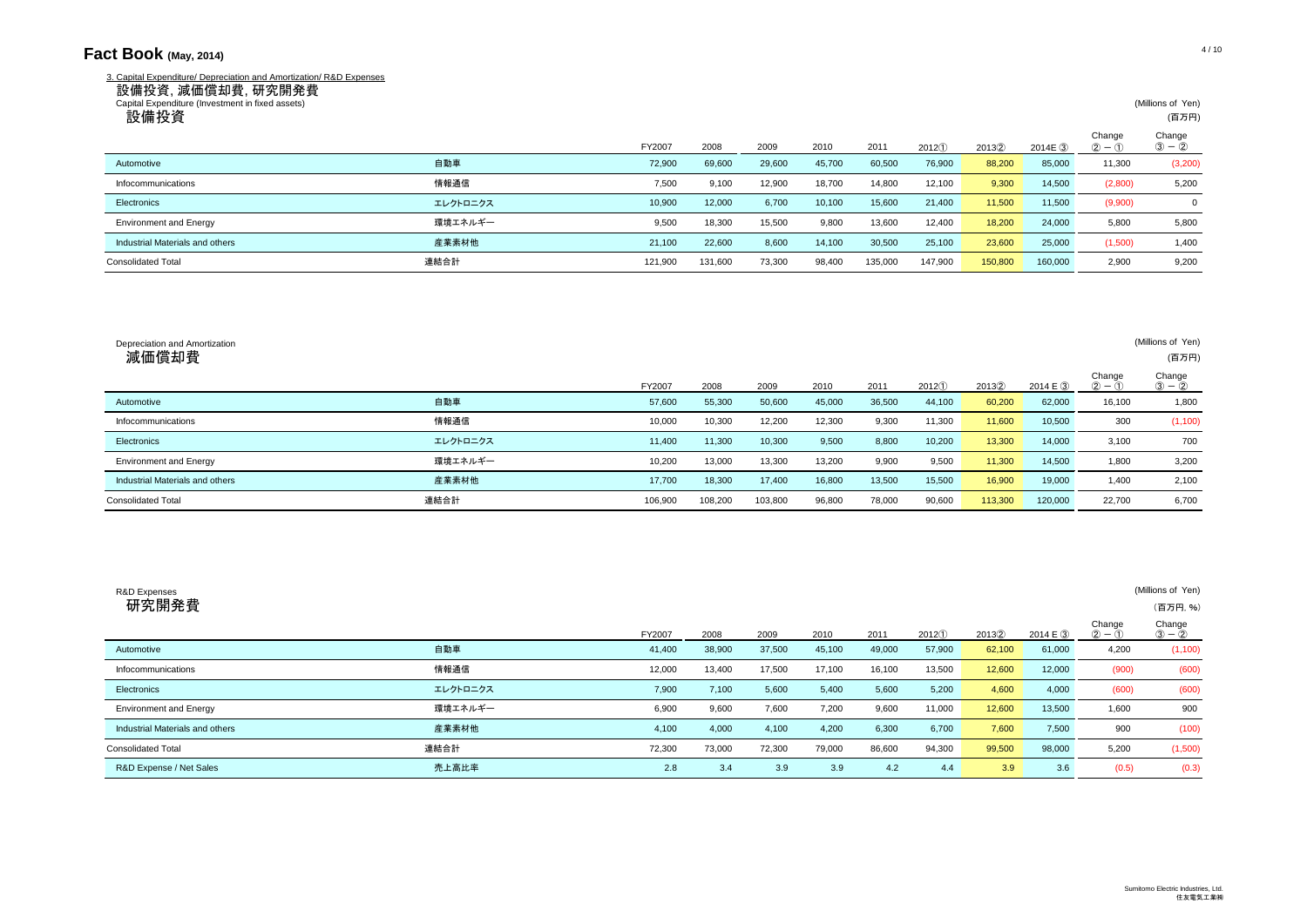## **Fact Book** (May, 2014) 5/10

4. Consolidated Financial Statements 連結財務諸表

# Consolidated Balance Sheets (Millions of Yen) 連結貸借対照表 (百万円)

| Assets                                      | 資産の部       | FY2007    | 2008      | 2009      | 2010      | 2011      | 2012      | 2013      | 1H/2012   | 1H/2013   |
|---------------------------------------------|------------|-----------|-----------|-----------|-----------|-----------|-----------|-----------|-----------|-----------|
| <b>Current Assets</b>                       | 流動資産       |           |           |           |           |           |           |           |           |           |
| Cash and time deposits                      | 現金及び預金     | 137,948   | 131,239   | 143,851   | 142,287   | 132,657   | 172,637   | 161,797   | 135,102   | 162,335   |
| Trade notes and accounts                    | 受取手形及び売掛金  | 580,487   | 371,309   | 441,892   | 425,187   | 500,857   | 502,000   | 563,599   | 441,566   | 510,079   |
| Marketable securities                       | 有価証券       | 15,001    | 13,500    | 32,000    | 53,993    | 12,288    | 4,164     | 343       | 22,315    | 6,054     |
| Inventories                                 | たな卸資産      | 311,983   | 268,078   | 251,727   | 286,519   | 310,086   | 343,766   | 382,634   | 318,930   | 374,249   |
| Deferred tax assets                         | 繰延税金資産     | 35,699    | 28,155    | 31,755    | 32,979    | 30,683    | 32,028    | 32,273    | 29,322    | 33,088    |
| Other current assets                        | その他        | 55,627    | 59,731    | 61,627    | 50,013    | 62,690    | 63,876    | 67,020    | 57,180    | 62,089    |
| Allowance for doubtful receivables          | 貸倒引当金      | (2,927)   | (3, 199)  | (2,902)   | (2, 195)  | (1,831)   | (2,710)   | (4,047)   | (2, 248)  | (2,823)   |
| Total current assets                        | 流動資産合計     | 1,133,818 | 868.813   | 959.950   | 988.783   | 1,047,430 | 1,115,761 | 1,203,619 | 1,002,167 | 1,145,071 |
| <b>Fixed Assets</b>                         | 固定資産       |           |           |           |           |           |           |           |           |           |
| Property, plant and equipment               | 有形固定資産     |           |           |           |           |           |           |           |           |           |
| Buildings and structures                    | 建物及び構築物    | 196,771   | 194,707   | 206,794   | 187,825   | 196,849   | 227,801   | 251,004   | 198,826   | 236,438   |
| Machinery and equipment                     | 機械装置及び運搬具  | 236,447   | 208,702   | 192,001   | 175,463   | 204,009   | 260,608   | 297,109   | 212,858   | 276,855   |
| Land                                        | 土地         | 83,228    | 80,399    | 82,619    | 75,528    | 79,265    | 83,325    | 87,610    | 79,392    | 85,103    |
| Construction in progress                    | 建設仮勘定      | 19,383    | 26,653    | 15,868    | 16,420    | 32,149    | 38,558    | 38,343    | 38,791    | 38,765    |
| Other                                       | その他        | 34,555    | 30,855    | 27,375    | 26,539    | 31,444    | 40,759    | 50,811    | 34,257    | 45,855    |
| Total property, plant and equipment         | 有形固定資産合計   | 570,384   | 541,316   | 524,657   | 481,775   | 543,716   | 651,051   | 724,877   | 564,124   | 683,016   |
| Intangible assets                           | 無形固定資産     | 35,645    | 29,997    | 29,374    | 25,446    | 27,255    | 37,045    | 63,301    | 27,375    | 56,946    |
| Investments and long-term receivables       | 投資その他の資産   |           |           |           |           |           |           |           |           |           |
| Investment securities                       | 投資有価証券     | 396,859   | 318,441   | 317,734   | 362,473   | 356,549   | 388,834   | 453,520   | 349,013   | 435,788   |
| Net defined benefit asset                   | 退職給付に係る資産  |           |           |           |           |           |           | 64,317    | $\sim$    |           |
| Deferred tax assets                         | 繰延税金資産     | 17,257    | 26,506    | 23,133    | 17,745    | 16,935    | 18,572    | 19,423    | 16,924    | 19,709    |
| Other                                       | その他        | 42,710    | 85,900    | 87,758    | 81,882    | 81,774    | 87,713    | 27,220    | 85,381    | 85,785    |
| Allowance for doubtful receivables          | 貸倒引当金      | (1,791)   | (2,799)   | (2,671)   | (1,820)   | (1,595)   | (1,409)   | (1,458)   | (1,482)   | (1, 407)  |
| Total investments and long-term receivables | 投資その他の資産合計 | 455,035   | 428,048   | 425,954   | 460,280   | 453,663   | 493,710   | 563,022   | 449,836   | 539,875   |
| Total fixed assets                          | 固定資産合計     | 1,061,064 | 999,361   | 979,985   | 967,501   | 1,024,634 | 1,181,806 | 1,351,200 | 1,041,335 | 1,279,837 |
| <b>Total assets</b>                         | 資産合計       | 2,194,882 | 1,868,174 | 1,939,935 | 1,956,284 | 2,072,064 | 2,297,567 | 2,554,819 | 2,043,502 | 2,424,908 |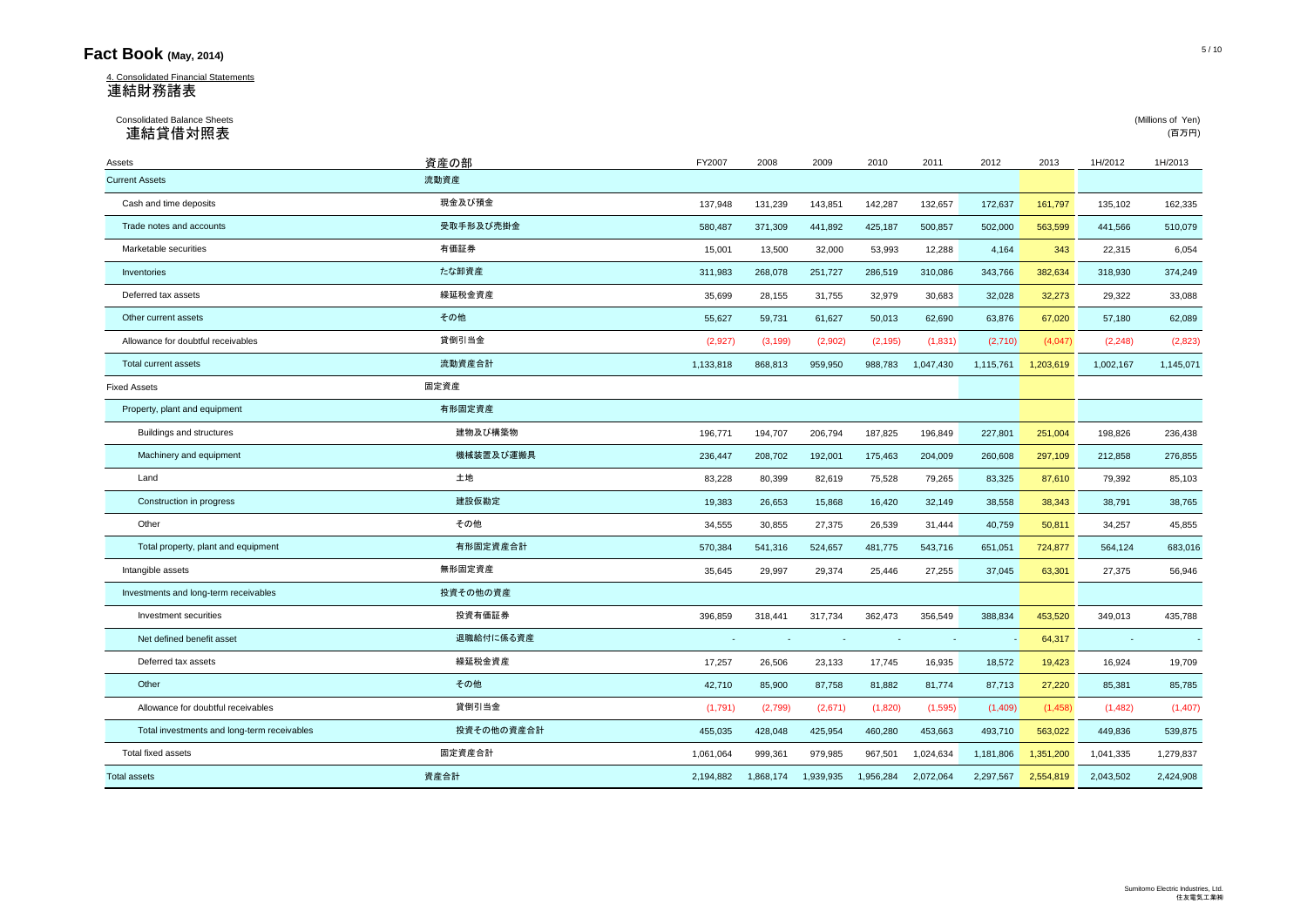# **Fact Book** (May, 2014) 6/10

| Liabilities and Net Assets                                    | 負債及び純資産の部     | FY2007    | 2008      | 2009      | 2010      | 2011      | 2012      | 2013      | 1H/2012   | 1H/2013   |
|---------------------------------------------------------------|---------------|-----------|-----------|-----------|-----------|-----------|-----------|-----------|-----------|-----------|
| <b>Current liabilities</b>                                    | 流動負債          |           |           |           |           |           |           |           |           |           |
| Trade notes payable and trade accounts payable                | 支払手形及び買掛金     | 342,719   | 215,693   | 260,388   | 254,067   | 316,584   | 300,669   | 329,021   | 287,980   | 313,760   |
| Short-term bank loans                                         | 短期借入金         | 139,263   | 164,304   | 101,170   | 81,857    | 140,064   | 167,961   | 215,379   | 112,363   | 193,124   |
| Commercial paper                                              | コマーシャル・ペーパー   |           | 14,997    |           |           |           |           |           |           |           |
| Current portion of long-term debt                             | 1年内償還予定の社債    | 81,501    | 27,000    | 43,000    | 35,000    | 20,000    | 20,000    | 10,620    | 40,000    | 310       |
| Other current liabilities                                     | その他           | 183,247   | 133,228   | 153,311   | 160,026   | 159,231   | 168,515   | 185,426   | 155,297   | 171,040   |
| <b>Total current liabilities</b>                              | 流動負債合計        | 746,730   | 555,222   | 557,869   | 530,950   | 635,879   | 657,145   | 740,446   | 595,640   | 678,234   |
| Long-term liabilities                                         | 固定負債          |           |           |           |           |           |           |           |           |           |
| Long-term debt                                                | 社債            | 135,000   | 138,000   | 95,000    | 60,000    | 51,850    | 56,850    | 46,230    | 31,850    | 56,540    |
| Long-term bank loans                                          | 長期借入金         | 59,709    | 60,407    | 115,337   | 163,590   | 150,608   | 238,608   | 258,954   | 202,413   | 266,369   |
| Deferred tax liabilities                                      | 繰延税金負債        | 80,220    | 57,296    | 61,176    | 64,369    | 49,930    | 54,450    | 65,719    | 41,178    | 62,618    |
| Accrued pension and severance costs                           | 退職給付引当金       | 27,115    | 28,560    | 32,716    | 30,381    | 31,622    | 33,260    |           | 31,250    | 35,308    |
| Net defined benefit liability                                 | 退職給付に係る負債     |           |           |           |           |           |           | 47,507    |           |           |
| Other long-term liabilities                                   | その他           | 17,873    | 14,607    | 13,262    | 14,384    | 13,244    | 12,559    | 16,051    | 12,433    | 13,994    |
| Total long-term liabilities                                   | 固定負債合計        | 319,917   | 298,870   | 317,491   | 332,724   | 297,254   | 395,727   | 434,461   | 319,124   | 434,829   |
| <b>Total liabilities</b>                                      | 負債合計          | 1,066,647 | 854,092   | 875,360   | 863,674   | 933,133   | 1,052,872 | 1,174,907 | 914,764   | 1,113,063 |
| Net Assets                                                    | 純資産           |           |           |           |           |           |           |           |           |           |
| Shareholders' Equity                                          | 株主資本          |           |           |           |           |           |           |           |           |           |
| Common stock                                                  | 資本金           | 96,914    | 99,737    | 99,737    | 99,737    | 99,737    | 99,737    | 99,737    | 99,737    | 99,737    |
| Capital surplus                                               | 資本剰余金         | 168,197   | 171,020   | 171,020   | 171,020   | 171,020   | 171,020   | 171,020   | 171,020   | 171,020   |
| Retained earnings                                             | 利益剰余金         | 616,834   | 622,186   | 637,478   | 696,776   | 741,192   | 763,159   | 819,179   | 749,003   | 780,975   |
| Treasury stock, at cost                                       | 自己株式          | (600)     | (612)     | (619)     | (640)     | (645)     | (649)     | (659)     | (647)     | (654)     |
| <b>Total Shareholders' Equity</b>                             | 株主資本合計        | 881,345   | 892,331   | 907,616   | 966,893   | 1,011,304 | 1,033,267 | 1,089,277 | 1,019,113 | 1,051,078 |
| Accumulated other comprehensive income                        | その他の包括利益累計額   |           |           |           |           |           |           |           |           |           |
| Net unrealized holding gains on available-for-sale securities | その他有価証券評価差額金  | 70,408    | 31,514    | 50,087    | 61,184    | 57,306    | 66,687    | 85,170    | 49,314    | 82,021    |
| Deferred gains or losses on derivatives                       | 繰延ヘッジ損益       | (237)     | 377       | 33        | (35)      | (192)     | (1, 254)  | (1,097)   | (141)     | (1, 185)  |
| Land revaluation                                              | 土地再評価差額金      | (1, 422)  | (1, 422)  | (1, 188)  |           |           |           |           | $\sim$    |           |
| Foreign currency translation adjustments                      | 為替換算調整勘定      | 17,435    | (60, 713) | (52, 387) | (78,996)  | (80, 420) | (26, 215) | 24,902    | (95,001)  | (1,986)   |
| Remeasurements of defined benefit plans                       | 退職給付に係る調整累計額  |           |           |           |           |           |           | (8,644)   |           |           |
| Total Accumulated other comprehensive income                  | その他の包括利益累計額合計 | 86,184    | (30, 244) | (3, 455)  | (17, 847) | (23, 306) | 39,218    | 100,331   | (45, 828) | 78,850    |
| Share warrants                                                | 新株予約権         | 31        | 37        | 22        | 17        | 10        |           |           |           |           |
| Minority interests                                            | 少数株主持分        | 160,675   | 151,958   | 160,392   | 143,547   | 150,923   | 172,210   | 190,304   | 155,453   | 181,917   |
| <b>Total Net Assets</b>                                       | 純資産合計         | 1,128,235 | 1,014,082 | 1,064,575 | 1,092,610 | 1,138,931 | 1,244,695 | 1,379,912 | 1,128,738 | 1,311,845 |
| <b>Total Liabilities and Net Assets</b>                       | 負債 純資産合計      | 2,194,882 | 1,868,174 | 1,939,935 | 1,956,284 | 2,072,064 | 2,297,567 | 2,554,819 | 2,043,502 | 2,424,908 |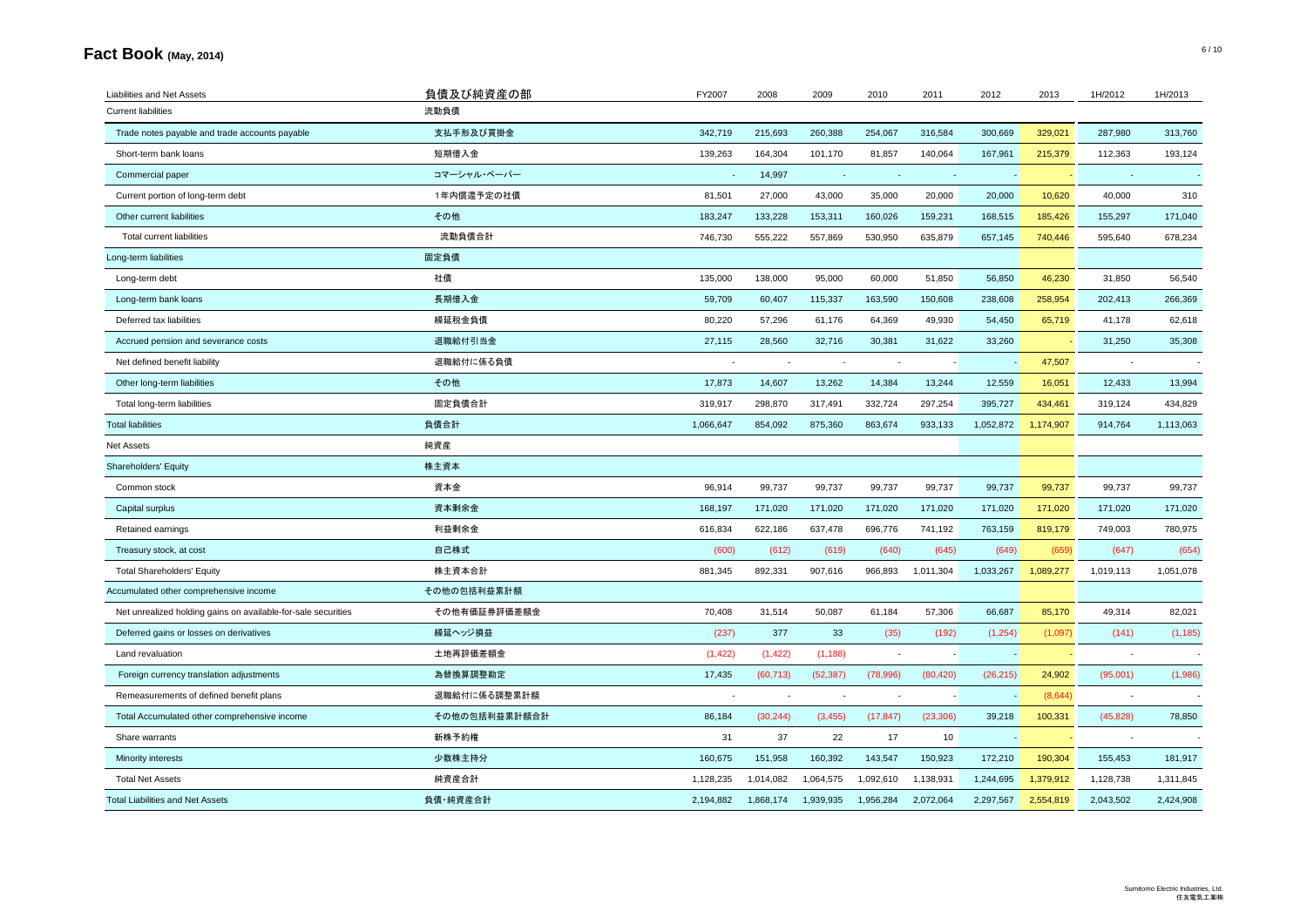| Consolidated Statements of Income                                     |               |                |           |                          |           |                     |           |           |                          | (Millions of Yen) |
|-----------------------------------------------------------------------|---------------|----------------|-----------|--------------------------|-----------|---------------------|-----------|-----------|--------------------------|-------------------|
| 連結損益計算書                                                               |               |                |           |                          |           |                     |           |           |                          | (百万円)             |
|                                                                       |               | FY2007         | 2008      | 2009                     | 2010      | 2011                | 2012      | 2013      | 1H/2012                  | 1H/2013           |
| Net sales                                                             | 売上高           | 2,540,858      | 2,121,978 | 1,836,352                | 2,033,827 | 2,059,344           | 2,159,942 | 2,568,779 | 1,042,775                | 1,217,611         |
| Cost of sales                                                         | 売上原価          | 2,102,375      | 1,814,447 | 1,516,688                | 1,656,750 | 1,688,370           | 1,785,052 | 2,104,728 | 858,326                  | 1,003,446         |
| Selling, general and administrative expenses                          | 販売費及び一般管理費    | 289,487        | 284,004   | 267,936                  | 273,267   | 284,028             | 298,100   | 343,993   | 149,717                  | 167,127           |
| Operating income                                                      | 営業利益          | 148,996        | 23,527    | 51,728                   | 103,810   | 86,946              | 76,790    | 120,058   | 34,732                   | 47,038            |
| Non-operating income                                                  | 営業外収益         |                |           |                          |           |                     |           |           |                          |                   |
| Interest income                                                       | 受取利息          | 1.946          | 1,401     | 840                      | 663       | 1,071               | 999       | 1,296     | 467                      | 600               |
| Dividend income                                                       | 受取配当金         | 5,440          | 6,631     | 4,483                    | 3,692     | 3,147               | 3,152     | 3,743     | 2,123                    | 2,223             |
| Equity in net income                                                  | 持分法による投資利益    | 19,765         | 12,529    | 12,159                   | 23,861    | 20,527              | 22,115    | 29,626    | 9,975                    | 10,659            |
| Other income                                                          | その他           | 17,395         | 13,970    | 13,796                   | 14,180    | 12,508              | 10,339    | 10,060    | 4,101                    | 5,354             |
| Total                                                                 | 計             | 44,546         | 34,531    | 31,278                   | 42,396    | 37,253              | 36,605    | 44,725    | 16,666                   | 18,836            |
| Non-operating expenses                                                | 営業外費用         |                |           |                          |           |                     |           |           |                          |                   |
| Interest expenses                                                     | 支払利息          | 9,856          | 8,294     | 6,186                    | 5,189     | 5,378               | 5,065     | 7,055     | 2,368                    | 3,452             |
| Other expenses                                                        | その他           | 14,042         | 11,991    | 8,614                    | 11,918    | 12,125              | 14,214    | 12,374    | 7,499                    | 5,169             |
| Total                                                                 | 計             | 23.898         | 20,285    | 14,800                   | 17,107    | 17,503              | 19,279    | 19,429    | 9,867                    | 8,621             |
| Ordinary income                                                       | 経常利益          | 169,644        | 37,773    | 68,206                   | 129,099   | 106,696             | 94,116    | 145,354   | 41,531                   | 57,253            |
| Extraordinary profit                                                  | 特別利益          |                |           |                          |           |                     |           |           |                          |                   |
| Gain on sales of fixed assets                                         | 固定資産売却益       | 379            | $\sim$    | 1,825                    | 368       | 259                 | $\sim$    |           |                          |                   |
| Gain on sales of investment securities                                | 投資有価証券売却益     | 801            | $\sim$    | 7,140                    | 7,970     | 6,790               | 6,682     |           | 2,621                    |                   |
| Gain on business transfer                                             | 事業譲渡益         | 9,601          | $\sim$    | $\ddot{\phantom{1}}$     |           | $\sim$              | $\sim$    |           | $\sim$                   |                   |
| Amortization of prior service cost                                    | 退職給付過去勤務債務取崩益 | 926            | $\sim$    | $\overline{\phantom{a}}$ |           | $\sim$              |           |           | $\sim$                   |                   |
| Gain on exemption from employees' retirement benefit trust            | 退職給付信託返還益     | ÷,             |           | ÷,                       | $\sim$    |                     | $\sim$    | 1,487     | $\overline{\phantom{a}}$ | 1,487             |
| Gain on securities contributed to employees' retirement benefit trust | 退職給付信託設定益     | ×,             | 31,231    | ٠                        | $\sim$    | $\sim$              | $\sim$    |           | $\blacksquare$           |                   |
| Total                                                                 | 計             | 11,707         | 31,231    | 8,965                    | 8,338     | 7,049               | 6,682     | 1,487     | 2,621                    | 1,487             |
| <b>Extraordinary loss</b>                                             | 特別損失          |                |           |                          |           |                     |           |           |                          |                   |
| Loss on disposal of fixed assets                                      | 固定資産除却損       | 3,750          | 3,635     | 4,371                    | 2,188     | 2,191               | 3,307     | 3,668     | 1,209                    | 1,480             |
| Loss on valuation of investment securities                            | 投資有価証券評価損     | 550            | 9,067     | 1,240                    | 1,287     | 2,162               | 1,720     | 1,170     | 1,677                    | 789               |
| Restructuring expenses                                                | 事業構造改善費用      | ٠              | 6,463     | 5,777                    | $\sim$    | $\sim$              | 9,101     | 2,742     | 6,275                    | 976               |
| Settlement                                                            | 和解金           | $\blacksquare$ |           | $\sim$                   | $\sim$    | $\blacksquare$      | $\sim$    | 9,998     | $\blacksquare$           | 5,200             |
| Impairment losses of fixed assets                                     | 減損損失          | 10,439         | 8,713     | 3,595                    | 11,336    | $\bar{\phantom{a}}$ | 2,586     | 5,430     | $\sim$                   | 2,219             |
| Loss on disaster                                                      | 災害損失          | $\sim$         | $\sim$    | $\sim$                   | 8,845     | 7,349               | $\sim$    |           | $\overline{\phantom{a}}$ |                   |
| Provision for surcharge                                               | 課徴金引当金繰入額     | ÷,             | $\sim$    | 6,763                    | $\sim$    | 2,102               | $\sim$    |           |                          |                   |
| Total                                                                 | 計             | 14,739         | 27,878    | 21,746                   | 23,656    | 13,804              | 16,714    | 23,008    | 9,161                    | 10,664            |
| Income(loss) before income taxes and minority interests               | 税金等調整前当期純利益   | 166,612        | 41,126    | 55,425                   | 113,781   | 99,941              | 84,084    | 123,833   | 34,991                   | 48,076            |
| Income and enterprise taxes                                           | 法人税、住民税及び事業税  | 45,374         | 17,690    | 24,971                   | 30,993    | 29,406              | 35,562    | 43,439    | 15,093                   | 17,747            |
| Income taxes-deferred                                                 | 法人税等調整額       | 13,488         | 782       | (8,050)                  | 165       | 1,004               | (816)     | 779       | (2,221)                  | (2, 373)          |
| Minority interests                                                    | 少数株主利益        | 19,946         | 5,417     | 9,796                    | 12,009    | 10,670              | 11,383    | 12,867    | 6,314                    | 6,899             |
| Net income(loss)                                                      | 当期純利益         | 87.804         | 17,237    | 28,708                   | 70.614    | 58.861              | 37.955    | 66.748    | 15.805                   | 25,803            |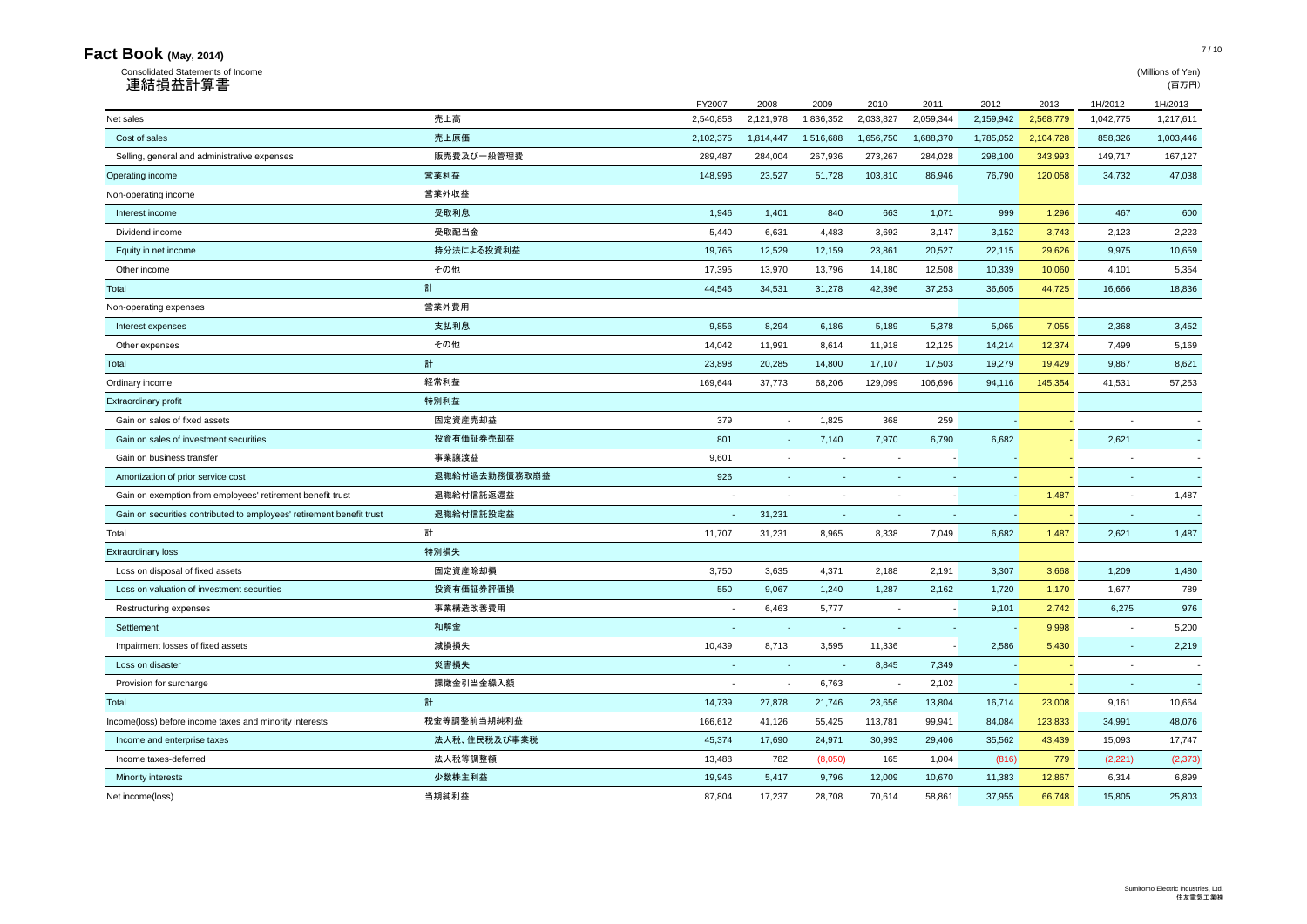| Consolidated Statements of Cash Flows<br>連結キャッシュ・フロー計算書                                                                                                             |                                                    |                   |                          |                  |                    |                  |                          |                 |                          | (Millions of Yen)<br>(百万円) |
|---------------------------------------------------------------------------------------------------------------------------------------------------------------------|----------------------------------------------------|-------------------|--------------------------|------------------|--------------------|------------------|--------------------------|-----------------|--------------------------|----------------------------|
|                                                                                                                                                                     |                                                    | FY2007            | 2008                     | 2009             | 2010               | 2011             | 2012                     | 2013            | 1H/2012                  | 1H/2013                    |
| Cash flows from operating activities                                                                                                                                | 営業活動によるキャッシュ・フロー                                   |                   |                          |                  |                    |                  |                          |                 |                          |                            |
| Income before income taxes and minority interests                                                                                                                   | 税金等調整前当期純利益                                        | 166,612           | 41,126                   | 55,425           | 113,781            | 99,941           | 84,084                   | 123,833         | 34,991                   | 48,076                     |
| Depreciation and amortization                                                                                                                                       | 減価償却費                                              | 106,682           | 107,840                  | 103,712          | 96,969             | 76,653           | 88,916                   | 110,441         | 41,444                   | 52,647                     |
| Equity in net income                                                                                                                                                | 持分法による投資損益                                         | (19, 765)         | (12, 529)                | (12, 159)        | (23, 861)          | (20,527)         | (22, 115)                | (29, 626)       | (9,975)                  | (10, 659)                  |
| Gain on securities contributed to employees' retirement benefit trust                                                                                               | 退職給付信託設定損益                                         | $\sim$            | (31, 231)                |                  |                    | $\sim$           | <b>Section</b>           |                 | $\sim$                   |                            |
| Decrease(increase) in trade notes and accounts receivables                                                                                                          | 売上債権の減少額(増加額)                                      | (11, 467)         | 163,086                  | (58, 559)        | (16, 232)          | (47, 628)        | 43,405                   | (30, 246)       | 56,052                   | 9,541                      |
| Decrease(increase) in inventories                                                                                                                                   | たな卸資産の減少額(増加額)                                     | (19, 897)         | 16,748                   | 28,307           | (52, 521)          | (20, 174)        | (2,998)                  | (14,002)        | (16, 554)                | (17, 976)                  |
| Increase(decrease) in trade notes and accounts payable                                                                                                              | 仕入債務の増加額(減少額)                                      | 15,021            | (88, 191)                | 37,275           | 21,658             | 17,331           | (33,556)                 | 10,679          | (24, 570)                | 2,352                      |
| Others, net                                                                                                                                                         | その他                                                | 9,568             | (2,255)                  | 22,814           | 23,454             | 1,782            | (2,579)                  | 9,936           | 15,690                   | 12,795                     |
| Sub total                                                                                                                                                           | 小計                                                 | 246,754           | 194,594                  | 176,815          | 163,248            | 107,378          | 155,157                  | 181,015         | 97,078                   | 96,776                     |
| Interest and dividends received                                                                                                                                     | 利息及び配当金の受取額                                        | 11,476            | 11,719                   | 8,309            | 10,411             | 9,140            | 7,897                    | 11,199          | 4,234                    | 5,963                      |
| Interest paid                                                                                                                                                       | 利息の支払額                                             | (9,828)           | (8, 154)                 | (6,042)          | (5,204)            | (5,480)          | (4,897)                  | (6, 437)        | (2,385)                  | (3,545)                    |
| Settlement paid                                                                                                                                                     | 和解金の支払額                                            | $\sim$            | $\sim$                   | ٠                | $\sim$             | $\sim$           | $\sim$                   | (3,268)         | $\sim$                   | (3,000)                    |
| Payment of surcharge                                                                                                                                                | 課徴金の支払額                                            |                   |                          |                  | (6, 763)           |                  | (2, 102)                 |                 | (2, 102)                 |                            |
| Income taxes paid                                                                                                                                                   | 法人税等の支払額                                           | (43,790)          | (29,650)                 | (7,506)          | (22, 394)          | (24, 987)        | (31, 206)                | (34, 804)       | (16, 355)                | (17, 423)                  |
| Net cash provided by operating activities                                                                                                                           | 営業活動によるキャッシュ・フロー                                   | 204,612           | 168,509                  | 171,576          | 139,298            | 86,051           | 124,849                  | 147,705         | 80,470                   | 78,771                     |
| Cash flows from investing activities                                                                                                                                | 投資活動によるキャッシュ・フロー                                   |                   |                          |                  |                    |                  |                          |                 |                          |                            |
| Expenditures for purchase of securities                                                                                                                             | 有価証券及び投資有価証券の取得による支出                               | (12, 492)         | (19,276)                 | (12, 576)        | (8,964)            | (15, 435)        | (18, 424)                | (21, 140)       | (5,904)                  | (21, 039)                  |
| Proceeds from sales of securities and investment securities                                                                                                         | 有価証券及び投資有価証券の売却による収入                               | 1,051             | 1,358                    | 32,019           | 20,212             | 15,433           | 10,501                   | 4,728           | 4,234                    | 2,577                      |
| Expenditures for purchase of property, plant and equipment                                                                                                          | 有形固定資産の取得による支出                                     | (120, 524)        | (126, 350)               | (84, 565)        | (91, 163)          | (121, 411)       | (151, 725)               | (142, 662)      | (75, 270)                | (71, 346)                  |
| Proceeds from sales of property, plant and equipment                                                                                                                | 有形固定資産の売却による収入                                     | 2,969             | 1,721                    | 6,669            | 3,518              | 2,115            | 1,579                    | 3,492           | 553                      | 1,268                      |
| Others, net                                                                                                                                                         | その他                                                | 2,582             | (18,503)                 | (14, 446)        | (10, 154)          | (9,925)          | (13,997)                 | (18, 520)       | (6,878)                  | (9,719)                    |
| Net cash used in investing activities                                                                                                                               | 投資活動によるキャッシュ・フロー                                   | (126, 414)        | (161,050)                | (72, 899)        | (86, 551)          | (129, 223)       | (172,066)                | (174, 102)      | (83, 265)                | (98, 259)                  |
| Free Cash Flow                                                                                                                                                      | フリーキャッシュ・フロー                                       | 78,198            | 7,459                    | 98,677           | 52,747             | (43, 172)        | (47, 217)                | (26, 397)       | (2,795)                  | (19, 488)                  |
| Cash flows from financing activities                                                                                                                                | 財務活動によるキャッシュ・フロー                                   |                   |                          |                  |                    |                  |                          |                 |                          |                            |
| Net increase(decrease) in short-term loan payable                                                                                                                   | 短期借入金の純増加額(純減少額)                                   | (11, 394)         | 33,464                   | (62, 946)        | (13,768)           | 33,823           | 3,141                    | (21, 363)       | (10, 331)                | (20, 735)                  |
| Proceeds from long-term loan payable                                                                                                                                | 長期借入れによる収入                                         | 2,100             | 12,210                   | 68,203           | 55,793             | 14,414           | 107,061                  | 94,934          | 59,813                   | 70,873                     |
| Repayment of long-term loan payable                                                                                                                                 | 長期借入金の返済による支出                                      | (14, 955)         | (7, 299)                 | (16, 372)        | (8, 184)           | (7,776)          | (28, 750)                | (28, 632)       | (20, 921)                | (10, 489)                  |
| Proceeds from issuance of commercial paper                                                                                                                          | コマーシャル・ペーパー発行による収入                                 |                   | 14,997                   | (14, 997)        |                    | $\blacksquare$   | $\overline{\phantom{a}}$ |                 |                          |                            |
| Proceeds from long-term debt                                                                                                                                        | 社債の発行による収入                                         |                   | 30,000                   | $\blacksquare$   |                    | 11,850           | 25,000                   |                 | $\overline{\phantom{a}}$ |                            |
| Repayment of long-term debt                                                                                                                                         | 社債の償還による支出                                         | (15,014)          | (75, 855)                | (27,000)         | (43,000)           | (35,000)         | (20,000)                 | (20,000)        |                          | (20,000)                   |
| Cash dividends paid by parent company                                                                                                                               | 親会社による配当金の支払額                                      | (15, 477)         | (16,616)                 | (11, 107)        | (14,280)           | (15,075)         | (15, 867)                | (15, 867)       | (7,933)                  | (7, 933)                   |
| Others, net                                                                                                                                                         | その他                                                | (1,206)           | (2,858)                  | (3, 394)         | (4, 406)           | (4,627)          | (5,663)                  | (8,959)         | (2,065)                  | (4,940)                    |
| Net cash provided by (used in) financing activities                                                                                                                 | 財務活動によるキャッシュ・フロー                                   | (55, 946)         | (11, 957)                | (67, 613)        | (27, 845)          | (2, 391)         | 64,922                   | 113             | 18,563                   | 6,776                      |
| Effect of exchange rate changes on cash and cash equivalents                                                                                                        | 現金及び現金同等物に係る換算差額                                   | (3,480)           | (6, 767)                 | (264)            | (2,720)            | 541              | 10,058                   | 6,665           | (3, 181)                 | 2,615                      |
| Net increase(decrease) in cash and cash equivalents                                                                                                                 | 現金及び現金同等物の増加額(減少額)                                 | 18,772            | (11, 265)                | 30,800           | 22,182             | (45, 022)        | 27,763                   | (19,619)        | 12,587                   | (10,097)                   |
| Cash and cash equivalents at the beginning of year                                                                                                                  | 現金・現金同等物の期首残高                                      | 130,521           | 151,778                  | 143,946          | 175,617            | 192,092          | 142,359                  | 176,543         | 142,359                  | 176,543                    |
| Net increase(decrease) in cash and cash equivalents resulting from change of fiscal term of subsidiaries                                                            | 連結子会社の決算期変更による現金及び現金同等物の増減額                        | $\sim$            | $\overline{\phantom{a}}$ |                  | (689)              | (7,610)          | $\sim$                   |                 | $\overline{\phantom{a}}$ |                            |
| Cash and cash equivalents of newly consolidated subsidiaries                                                                                                        | 新規連結に伴う現金及び現金同等物の増加額                               | 2,920             | 3,946                    | 1,343            | 1,304              | 3,273            | 6,724                    | 3,205           | 2,126                    | 131                        |
|                                                                                                                                                                     | 連結除外に伴う現金及び現金同等物の減少額                               |                   |                          |                  |                    |                  |                          |                 |                          |                            |
| Cash and cash equivalents of exclusive consolidated subsidiaries<br>Cash and cash equivalents at the end of year                                                    | 現金・現金同等物の期末残高                                      | (435)<br>151,778  | (513)<br>143,946         | (472)<br>175,617 | (6,322)<br>192,092 | (374)<br>142,359 | (303)<br>176,543         | 160,129         | (67)<br>157,005          | 166,577                    |
| (Note)<br>Reconciliation of the balance of cash and cash equivalents at the end of the<br>fiscal year and Cash and time deposits in the consolidated balance sheets | (注)<br>現金及び現金同等物の期末残高と連結貸借対照表<br>に掲記されている科目の金額との関係 |                   |                          |                  |                    |                  |                          |                 |                          |                            |
| Cash and time deposits                                                                                                                                              | 現金及び預金勘定                                           | FY2007<br>137,948 | 2008<br>131,239          | 2009<br>143,851  | 2010<br>142,287    | 2011<br>132,657  | 2012<br>172,637          | 2013<br>161,797 | 1H/2012<br>135,102       | 1H/2013<br>162,335         |
| Time deposits with a maturity of 3 months or more at date of purchase                                                                                               | 預入期間が3ヶ月を超える定期預金                                   | (170)             | (201)                    | (234)            | (1, 195)           | (2,576)          | (723)                    | (2,429)         | (527)                    | (1,681)                    |
| Marketable securities and loans receivable                                                                                                                          | 有価証券勘定·短期貸付金勘定                                     | 14,000            | 13,000                   | 32,000           | 51,000             | 12,278           | 4,629                    | 761             | 22,430                   | 5,923                      |
| Restricted deposits                                                                                                                                                 | 拘束性預金                                              |                   | (92)                     |                  |                    |                  |                          |                 |                          |                            |
| Cash and cash equivalents                                                                                                                                           | 現金及び現金同等物                                          | 151,778           | 143,946                  | 175,617          | 192,092            | 142,359          | 176,543                  | 160,129         | 157,005                  |                            |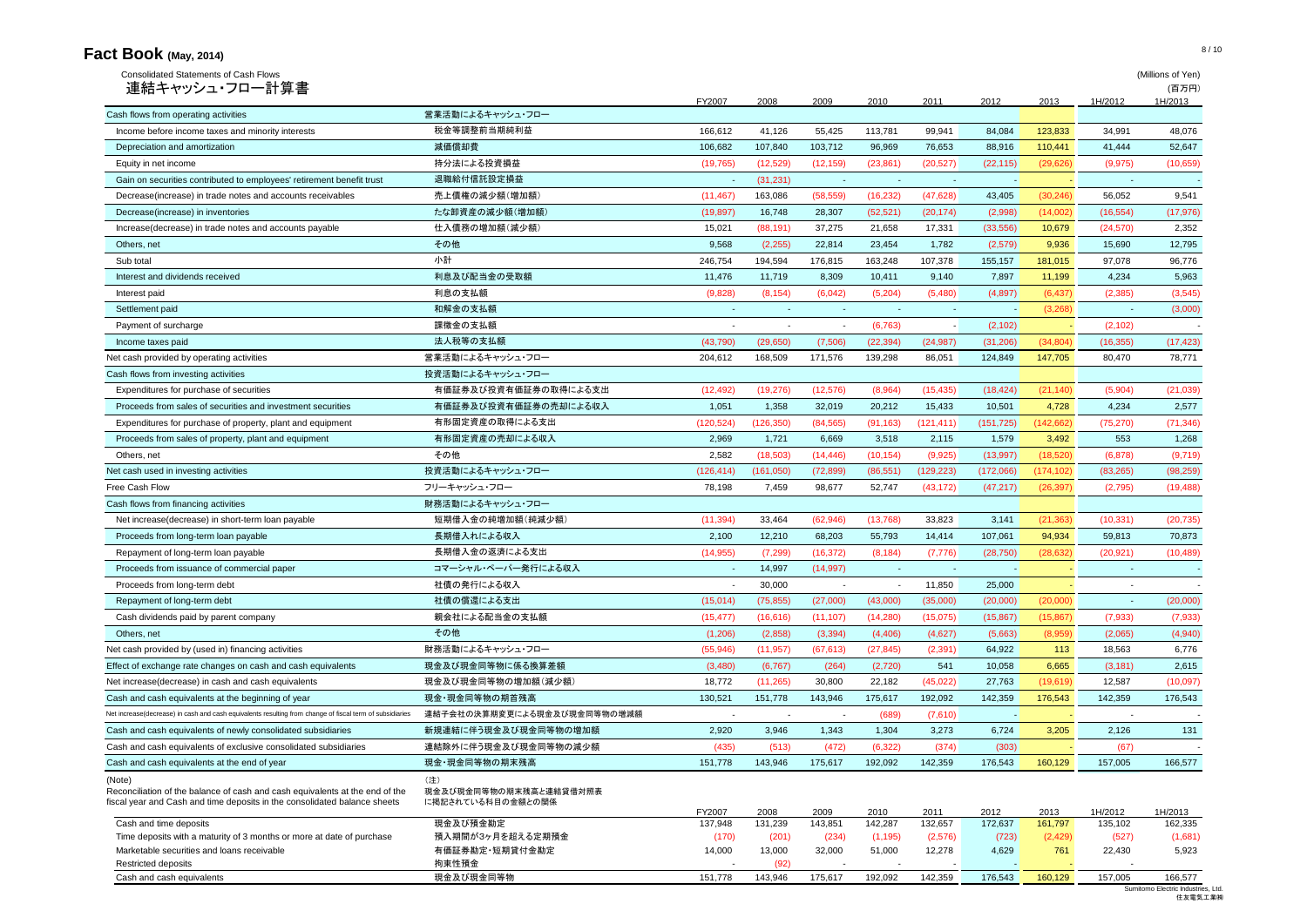| Fact Book (May, 2014)                                 |                |            |            |            |            |            |            |            |            | 9/10                       |
|-------------------------------------------------------|----------------|------------|------------|------------|------------|------------|------------|------------|------------|----------------------------|
| Segment Information by Geographic Area<br>所在地別セグメント情報 |                |            |            |            |            |            |            |            |            | (Millions of Yen)<br>(百万円) |
| Net sales                                             | 売上高            | FY2007     | 2008       | 2009       | 2010       | 2011       | 2012       | 2013       | 1H/2012    | 1H/2013                    |
| Japan                                                 | 日本             | 1,884,236  | 1,605,614  | 1,444,970  | 1,495,548  | 1,480,752  | 1,469,099  | 1,566,797  | 731,794    | 738,188                    |
| Americas                                              | 米州             | 341,327    | 252,947    | 194,173    | 240,078    | 238,176    | 298,168    | 402,167    | 140.679    | 195,214                    |
| Asia                                                  | アジア            | 567,064    | 496,056    | 440,815    | 596,160    | 638,768    | 767,885    | 980,476    | 360,394    | 473,553                    |
| Europe and others                                     | 欧州その他          | 265,644    | 186,705    | 152,664    | 193,602    | 206,893    | 190,603    | 309,375    | 89,375     | 139,752                    |
| Total                                                 | 計              | 3,058,271  | 2,541,322  | 2,232,622  | 2,525,388  | 2,564,589  | 2,725,755  | 3,258,815  | 1,322,242  | 1,546,707                  |
| <b>Elimination and Corporate</b>                      | 消去又は全社         | (517, 413) | (419, 344) | (396, 270) | (491, 561) | (505, 245) | (565, 813) | (690, 036) | (279, 467) | (329,096)                  |
| Consolidated                                          | 連結             | 2,540,858  | 2,121,978  | 1,836,352  | 2,033,827  | 2,059,344  | 2,159,942  | 2,568,779  | 1,042,775  | 1,217,611                  |
| Operating income                                      | 営業利益           | FY2007     | 2008       | 2009       | 2010       | 2011       | 2012       | 2013       | 1H/2012    | 1H/2013                    |
| Japan                                                 | 日本             | 92,954     | (1,089)    | 30,351     | 50,838     | 43,714     | 24,541     | 44,815     | 9,393      | 14,468                     |
| Americas                                              | 米州             | 13,330     | 1,270      | 1,199      | 9,560      | 6,984      | 10,565     | 15,269     | 4,883      | 6,204                      |
| Asia                                                  | アジア            | 33,104     | 24,069     | 23,627     | 36,347     | 28,645     | 40,320     | 59,041     | 20,588     | 27,341                     |
| Europe and others                                     | 欧州その他          | 9,440      | (2, 150)   | (3, 337)   | 8,460      | 7,351      | 1,126      | 2,409      | (776)      | (763)                      |
| Total                                                 | 計              | 148,828    | 22,100     | 51,840     | 105,205    | 86,694     | 76,552     | 121,534    | 34,088     | 47,250                     |
| <b>Elimination and Corporate</b>                      | 消去又は全社         | 168        | 1,427      | (112)      | (1, 395)   | 252        | 238        | (1, 476)   | 644        | (212)                      |
| Consolidated                                          | 連結             | 148,996    | 23,527     | 51,728     | 103,810    | 86,946     | 76,790     | 120,058    | 34,732     | 47,038                     |
| Identifiable assets                                   | 資産             | FY2007     | 2008       | 2009       | 2010       | 2011       | 2012       | 2013       | 1H/2012    | 1H/2013                    |
| Japan                                                 | 日本             | 1,724,268  | 1,557,175  | 1,645,223  | 1,652,066  | 1,732,528  | 1,864,785  | 2,069,492  | $\sim$     |                            |
| Americas                                              | 米州             | 179,818    | 147,643    | 130,526    | 121,648    | 132,954    | 181,805    | 193,580    | ٠          |                            |
| Asia                                                  | アジア            | 334,039    | 279,111    | 305,326    | 343,410    | 396,704    | 534,074    | 603,629    | $\sim$     |                            |
| Europe and others                                     | 欧州その他          | 165,037    | 115,586    | 112,218    | 111,628    | 126,033    | 168.288    | 265,645    | $\sim$     |                            |
| <b>Total</b>                                          | 計              | 2,403,162  | 2,099,515  | 2,193,293  | 2,228,752  | 2,388,219  | 2,748,952  | 3,132,346  | ÷.         |                            |
| <b>Elimination and Corporate</b>                      | 消去又は全社         | (208, 280) | (231, 341) | (253, 358) | (272, 468) | (316, 155) | (451, 385) | (577, 527) | $\sim$     |                            |
| Consolidated                                          | 連結             | 2,194,882  | 1,868,174  | 1,939,935  | 1,956,284  | 2,072,064  | 2,297,567  | 2,554,819  | $\sim$     |                            |
| Overseas Net sales<br>海外売上高                           |                | FY2007     | 2008       | 2009       | 2010       | 2011       | 2012       | 2013       | 1H/2012    | 1H/2013                    |
| Americas                                              | 米州             | 332,164    | 248,121    | 195,716    | 239,947    | 241,638    | 293,999    | 402,506    | 138,954    | 190,884                    |
| Ratio to consolidated net sales                       | 連結売上高に占める割合(%) | 13.1       | 11.7       | 10.7       | 11.8       | 11.7       | 13.6       | 15.7       | 13.3       | 15.7                       |
| Asia                                                  | アジア            | 416,785    | 364,004    | 348,254    | 451,096    | 488,324    | 561,044    | 716,269    | 267,958    | 347,807                    |
| Ratio to consolidated net sales                       | 連結売上高に占める割合(%) | 16.4       | 17.1       | 18.9       | 22.2       | 23.7       | 26.0       | 27.9       | 25.7       | 28.6                       |
| Europe and others                                     | 欧州その他          | 283,221    | 194,562    | 161,387    | 199,327    | 209,982    | 193,768    | 298,234    | 92,225     | 134,041                    |
| Ratio to consolidated net sales                       | 連結売上高に占める割合(%) | 11.1       | 9.2        | 8.8        | 9.8        | 10.2       | 9.0        | 11.6       | 8.9        | 11.0                       |
| Total                                                 | 計              | 1,032,170  | 806,687    | 705,357    | 890,370    | 939,944    | 1,048,811  | 1,417,009  | 499,137    | 672,732                    |
| Ratio to consolidated net sales                       | 連結売上高に占める割合(%) | 40.6       | 38.0       | 38.4       | 43.8       | 45.6       | 48.6       | 55.2       | 47.9       | 55.3                       |
| Consolidated net sales                                | 連結売上高          | 2,540,858  | 2,121,978  | 1,836,352  | 2,033,827  | 2,059,344  | 2,159,942  | 2,568,779  | 1,042,775  | 1,217,611                  |